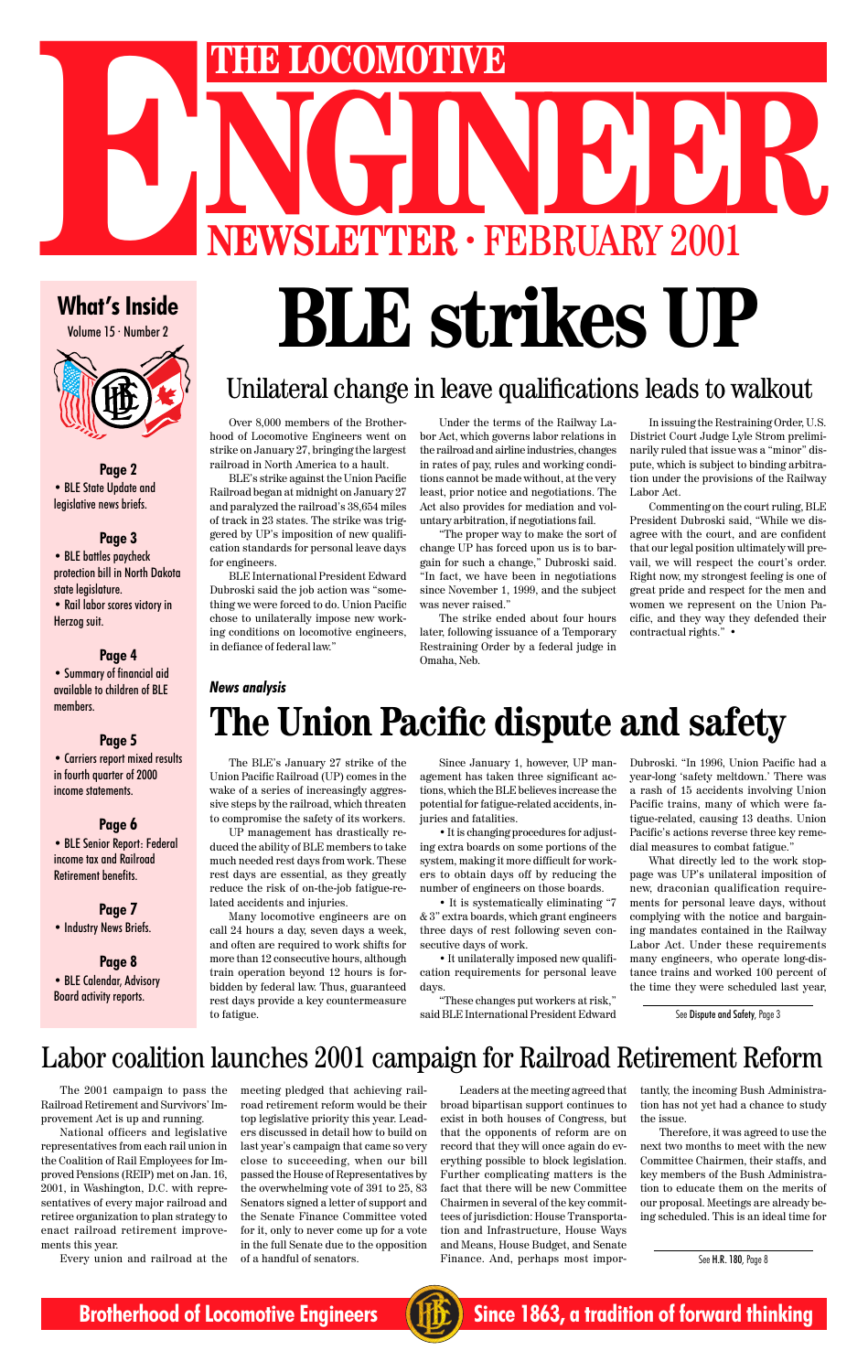## **LEGISLATIVE UPDATE**

# **BLE State Update**

**Georgia:** Brother Raymond Taylor, SLBC-GA, was appointed by the Governor to be a member of the Lower Chattahoochee Workforce Investment Board. The purpose of the Workforce Investment Board is to develop a seamless system of services linking various agencies and employers to citizens who are unemployed, underemployed, unskilled or dislocated due to downsizing, closures, etc. •

**Editor's Note:** The following information was compiled, written and submitted by the BLE's National Legislative Office in Washington, D.C.

**Illinois:** Brother Way, SLBC-IL, reports that the Governor has signed into law, Public Act 91-0729 (Trauma Counseling). This Act took effect Jan. 1, 2001. •

**Iowa:** Brother Chuck Hintz was elected Chairman of the Iowa State Legislative Board succeeding Brother John Giblin who retired. Brother Giblin was the longest serving State Legislative Board Chairman at the time of his retirement. •

**Louisiana:** Brother Mike O'Brien is now Chairman of the Louisiana State Legislative Board following the tragic death of Brother Wayne Connor. •

**Pennsylvania:** Brother Ken Kertesz, SLBC-PA, advises that the State of Pennsylvania DOT announced \$7 million in grants to be used for construction, maintenance and repair of rail lines and grade crossings in 26 counties. The projects are expected to create more than 1,700 new jobs. •

the AFL-CIO is sponsoring a new website that will provide Minnesota unionists statewide labor news. The website is maintained by the University of Minnesota's Labor Education Service, and anyone can access it at: <www.workdayminnesota.org>. •

**North Dakota:** Congratulations to Brother Mike Muscha, who was re-elected by acclamation to his post as Chairman of the North Dakota State Legislative Board. •

**Utah:** Brother Walt Webster is the new Chairman of the Board. Brother Dean Hansen, who had been serving as State Chairman and Amtrak Regional Chairman, decided to devote more time to his Amtrak responsibilities. •

**Virginia:** Brother J. T. Norris was re-elected Chairman of the State Legislative Board. •

**Minnesota:** Brother Tom Perkovich, SLBC-MN, advises that *Board Chairmen.* •

**Wisconsin:** Brother Keith Luebke, SLBC-WI, has been appointed by a Member of the Wisconsin Assembly to serve on the Speaker's Task Force on Railroad Safety. The Task Force's duty is to develop proposals that will increase awareness for railroad crossing safety and decrease the number of automobile-train crashes and deaths in the state. •

**Wyoming:** Farewell to Brother Kevin McCarthy, who retired after 19 years as Chairman of the Wyoming State Legislative Board. Brother Terry Jones was elected to be the new Chairman. Brother McCarthy was second in seniority to Brother Giblin, who retired in Iowa. •

*Best wishes to the retiring Brothers and congratulations to the newly elected State Legislative*

*News and notes regarding our State Legislative Boards*

## FRA issues statement on railroad bridges

The Federal Railroad Administration has issued a final statement of policy that ensures the structural integrity of bridges that carry railroad track. This statement of policy contains guidelines for the proper maintenance of railroad bridge structures. It is meant to be advisory in nature. The owner of a bridge that carries railroad tracks is responsible for compliance. The guidelines provide that a bridge's safe capacity should be determined, loads should be controlled so as not to exceed the bridge's capacity, bridge records should be kept, and bridges should be inspected periodically including underwater inspections where appropriate. A special bridge inspection should be performed after certain occurrences such as a flood, earthquake, derailment or unusual impact. •

> Brother Tim Smith, SLBC-CA, reported that the dream of a bullet train advanced when California's High Speed Rail Authority awarded contracts for engineering and environmental studies. These studies will examine how a statewide high-speed rail network between the Bay Area and Los Angeles can be built. The studies are part of a \$25 million, three-year undertaking that will propose a route and station locations for the 700-mile system, as well as recommending how the system will be constructed and operated. •

Brother Dave Lavery, SLBC-FL, reports that voters approved a proposed constitutional amendment directing the state and/or private entities to finance the design, construction and operation of a high speed ground transportation system. The system's technology options include high-speed monorail, fixed guideway or magnetic levitation. Approximately three years ago, within the first five days of Florida Governor Jeb Bush taking office, he killed the Fox High-Speed Rail project that was to provide service between Tampa, Orlando and Miami. The voters over-

turned the Governor's decision. •

## Voters approve high speed rail in Florida

The National Transportation Safety Board reports that railroad fatalities declined in 1999 while total U.S. transportation-related fatalities remained level compared to 1998. Rail fatalities declined from 831 to 805 on the strength of a large drop in pedestrian fatalities associated with intercity rail operations. However, fatalities occurring on light rail, heavy rail and commuter rail rose from 192 to 218. Deaths among passengers on trains rose from four to 14. •

## NTSB report says rail deaths declined in 1999

## DOT signs \$34 million contract for positive train control testing

The US Department of Transportation has awarded a \$34 million contract to a team lead by Lockheed Martin Corporation to develop and deploy a Positive Train Control (PTC) system on a 120-mile segment of the Chicago to St. Louis high-speed rail passenger corridor.

The system will enable Union Pacific's Omaha control center to monitor real time location of trains. When dispatchers authorize train movements over specific routes, computers will assure that operations are safe and will issue movement instruction to trains over the digital radio network. A computer on each locomotive will display the permitted movements to the engineer and stop a train if operations contrary to the dispatcher's plan are attempted.

The contract award is being made through the North American Joint Positive Train Control Program, a partnership between FRA, Illinois DOT and AAR. •

Thanks in part to the BLE's participation this year in the AFL-CIO Labor 2000 Program, organized labor was successful in registering more members, educating members on the candidates' positions and mobilizing a bigger get-out-the vote effort than ever before.

Nationwide, labor votes turned around key races and won seats for candidates who backed working families. In addition, union members were able to convince voters to defeat all anti-union state ballot issues, including a number of paycheck deception measures. The success was due, in part, to the hard work by BLE State Legislative Boards and Division Legislative Representatives and the support of the BLE's International Officers. •

## AFL-CIO aided working families on election day

On January 17, FRA published its final rule on a new Power Brake regulation, three days prior to the end of the Clinton Administration. The final rule is to take effect on April 1, 2001. Therefore, FRA's Power Brake rule is one of the last-minute Clinton Administration regulatory actions that is expected to be reviewed by the new Bush Administration. The next step will be to see what action, if any, the Bush Administration takes following its review of the final rule. •

## FRA publishes final rule on power brakes

## California moves ahead with bullet train plans

The FRA stated that there will be no change in the reporting threshold for 2001. The monetary threshold for reporting railroad accidents/incidents involving railroad property is currently \$6,600, and will remain at the same level for the coming year. •

## FRA freezes reporting threshold for accidents

FRA has issued a safety advisory addressing recommended replacement of certain components in Harmon Industries' "Electro Code 4" and "Electro Code 4 Plus" intermediate signal units.

The post-accident investigation of a March 25, 1998, collision of a NS freight train with a Conrail freight train in Butler, Ind., revealed that an intermediate signal in the vicinity of the accident would randomly go dark. While it has been determined that the signal malfunction did not contribute to the accident, the malfunction was further investigated by the FRA, the NTSB and Harmon Industries, manufacturer of the signal control equipment.

## Safety advisory issued for intermediate signals

For the next five years, railroads will indicate whether a remote control device was involved with any accident or incident reported to the FRA. FRA intends to modify existing instructions for accident/incident reporting forms to use the "Special Study Block" (SSB) on the forms to capture (with coded letters) data pertaining to accidents/incidents which involve remote control devices. •

## Remote control data

The investigation revealed that certain modules in Electro Code 4 and Electro Code 4 Plus intermediate signal units can contribute to intermittent dark signal occurrences. The problem relates to 211S, 211SRP, and 212A modules. •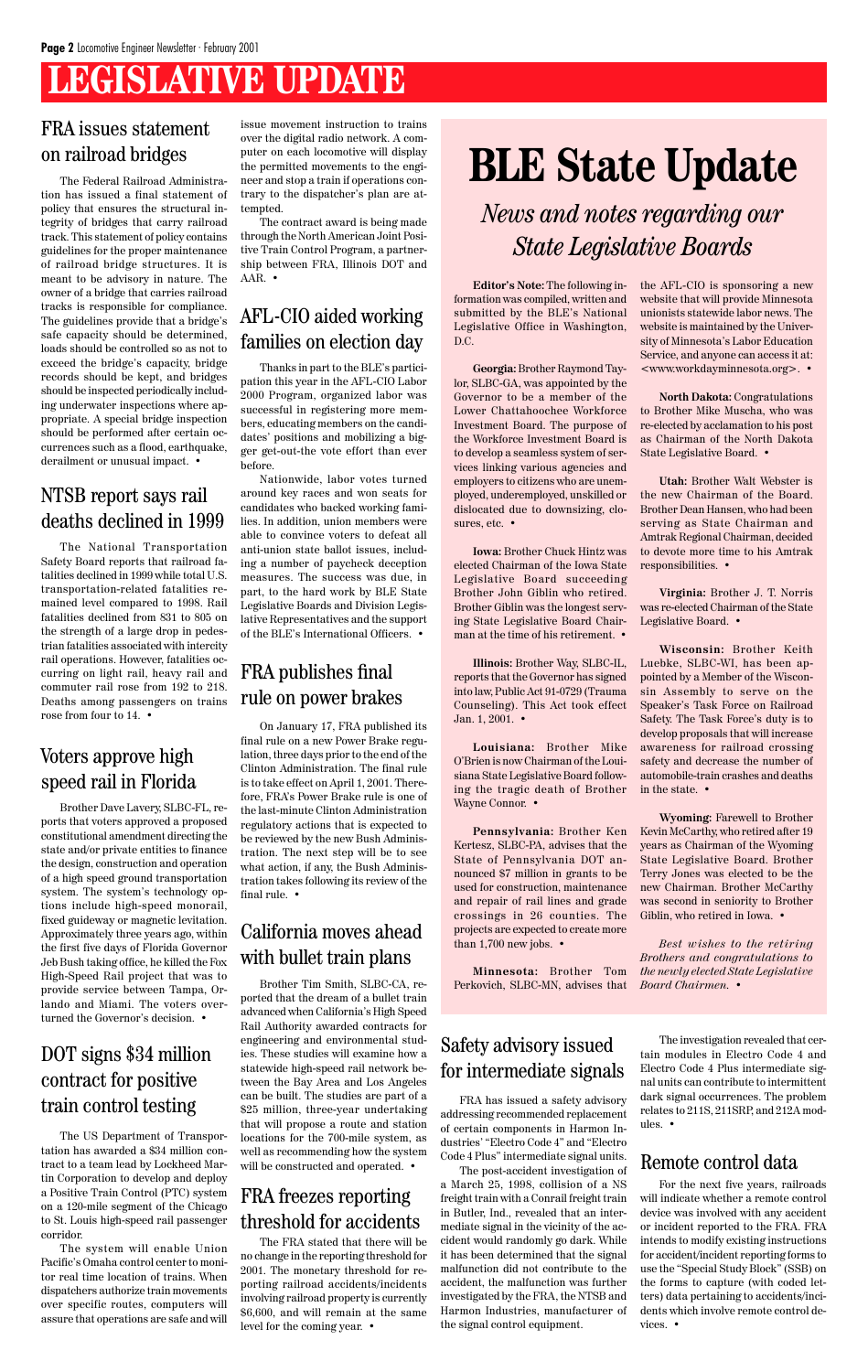## **BLE NEWS**

All secretary-treasurers who plan to attend this training sessions must register with Dr. Elaine Reese of the BLE International Division at (216) 241- 2630, extension 243, or via the internet at: <reese@ble.org>.

There is still time to register for BLE Compliance Classes in Newark, N.J., on March 22-24

The March 22-24 class will take place at the Ramada Inn-Newark. The number for hotel reservations is: (973) 824-4000.

During the two-and-a-half day session, members will learn proper record keeping techniques, computer applications, methods for filing various Department of Labor reports, Railroad Retirement forms, as well as Federal tax returns. S-Ts are asked to bring their own calculator to the classes.

Additional copies of IRS forms can be downloaded from the IRS website, www.irs.gov. To find the forms, go to "forms and publications." A free copy of Adobe Acrobat is available for printing and viewing the forms.

On a related note, Dr. Reese reports that the Department of Labor has introduced a new LM Report to begin preparing for online filing. The information required is the same but the format in which it is required is different.

One major change is that the new forms are machine readable; therefore, every green line must be filled out, even if there is no entry.

Write zero ("0") in the right column of the lines which you do not have an entry. If any items (green lines) are left blank, then you may receive the report back as not filed, so make sure to fill out every (green) line. •

## Still time to register for New Jersey Compliance Class

The U.S. District Court for the Dis-intervenor status in mid-December. trict of Columbia has upheld the decision of the former U.S. Secretary of Labor Alexis Herman to enforce section 13 (c) of the Federal Transit Act. Herzog Transit Services had sought to bid on the operation of Bay Transit Authority's commuter rail services in the San Francisco area without being regulated by 13 (c). The BLE, along with the Firemen and Oilers, IAM, IBEW, TCU and UTU, intervened last fall in support of the Labor Department, and were granted



BLE members are joining forces with other unions to stop a paycheck protection bill introduced in the North Dakota House of Representatives in mid-January.

House Bill 1337 is an attempt to silence working families. The highly controversial paycheck protection bill, known as "paycheck deception" to unions, would require labor organizations to obtain written approval from each individual member before using dues money for political purposes. The measure would handcuff labor unions and cost them millions of dollars per year in paper work and red tape. These restrictions on labor unions would give unfair political advantages to corporations.

BLE North Dakota State Legislative Board Chairman Mike Muscha said union members may have a tough time stopping the legislation because Republican leaders in both the North Dakota House and Senate are sponsoring HB 1337.

Hundreds of workers flooded the state Capitol's Memorial Hall in Bismarck on January 24 to protest the legislation. The protestors called HB 1337 nothing more than an attack on the rights of working families and a blatant violation of their First Amendment rights to have ongoing communication with their unions.

North Dakota House Majority Leader Wes Belter (R-Leonard) and Senate Majority Leader Gary Nelson (R-Casselton) are sponsoring HB 1337. The primary sponsor of the bill is Rep. Blair Thoreson (R-Fargo). Other legislators sponsoring the bill are Rep. George Keiser (R-Bismarck), Sen. Jerry Klein (R-Fessenden), and Sen. Bob Stenehjem (R-Bismarck).

Chairman Muscha asks BLE members in North Dakota to immediately contact the following members of the North Dakota House of Representatives Finance and Taxation Committee, who will hold hearings on the bill, and ask for a "do not pass recommendation" on HB 1337. BLE members should call them at: (888) 635-3447, or in Bismarck, at: 328-3373.

- Al Carlson (R-Fargo, Dist. 41)
- David Drovdal (R-Arnegard, Dist. 39)
- Gil Herbel (R-Grafton, Dist. 16)
- Gene Nicholas (R-Cando, Dist. 15)
- Dennis Renner (R-Mandan, Dist. 31)
- Ray Wikenheiser (R-Linton, Dist. 28)
- Mike Brandenburg (R-Edgeley, Dist. 26)
- Earl Rennerfeldt (R-Williston, Dist. 1)
- Ed Lloyd (R-Grand Forks, Dist. 19)
- Byron Clark (R-Fargo, Dist. 44)
- Mike Grosz (R-Grand Forks, Dist. 42)
- Scot Kelsh (D-Fargo, Dist. 11)
- Arlo Schmidt (D-Maddock, Dist. 12)
- Joe Kroeber (D-Jameston, Dist. 48)
- Lonny Winrich (D-Grand Forks, Dist. 18)

For more details on this attempt to silence working families in North Dakota, please call (701) 250- 9472 or (701) 223-0778.

The full text of HB 1337 is available for viewing and printing on the BLE website at:

http://www.ble.org/pr/news/ndpaycheck.html.

In addition to battling HR 1337, members of the BLE North Dakota State Legislative Board are busy with two other pieces of legislation.

The first, Senate Bill 2359, would provide mandatory counseling and up to three days of leave for railroad crews following on the job critical incidents.

The second, Senate Bill 2309, would require that railroad crew transportation providers carry a minimum of \$4 million of underinsured/uninsured motorist coverage. •

# **BLE battles state paycheck protection bill**

The provisions of 13 (c) authorize the Secretary of Labor to condition certification of bids in order to protect collective bargaining and workers' rights. The court ruling held that this was a "fair and equitable" provision. "This is the second major victory for rail labor against anti-union commuter service providers in less than a year's time," said BLE President Edward Dubroski. "My thanks go out to the officers and members of the BLE who helped us secure this win." •



 $M$  ost people need about 8<br>M hours of sleep each night. But Americans usually get less than 7. The result: a sleep-deprived nation. Are you being affected by too little sleep?



Make time to get your 8 hours starting with National Sleep Awareness Week, March 26-April 1, 2001 ... and every night of every week. Find out if you are getting enough sleep or how to improve your sleep health by taking the quiz on our Web site at http://www.sleepfoundation.org. It's your address for information on sleep and sleep issues.

### NATIONAL SLEEP FOUNDATION Waking America to the Importance of Sleep

no longer qualify for personal leave days.

"Unfortunately, the Railway Labor Act gives railroads wide latitude to abuse workers, but this latitude is not without limits," Dubroski said. "Union Pacific stepped way, way over the line when it effectively stole these personal leave days by changing the qualification requirements. The proper way to make the sort of change UP has forced upon us is to bargain for it. In fact, we have been in negotiations since November 1, 1999, and the subject was never

## BLE cites serious safety concerns in recent disputes with Union Pacific

raised. We cannot back down in the face of a potential safety threat to our members."

The BLE will continue to focus on attempts by UP to improve its bottom line at the expense of safety. •

## Dispute and Safety

#### Continued from Page 1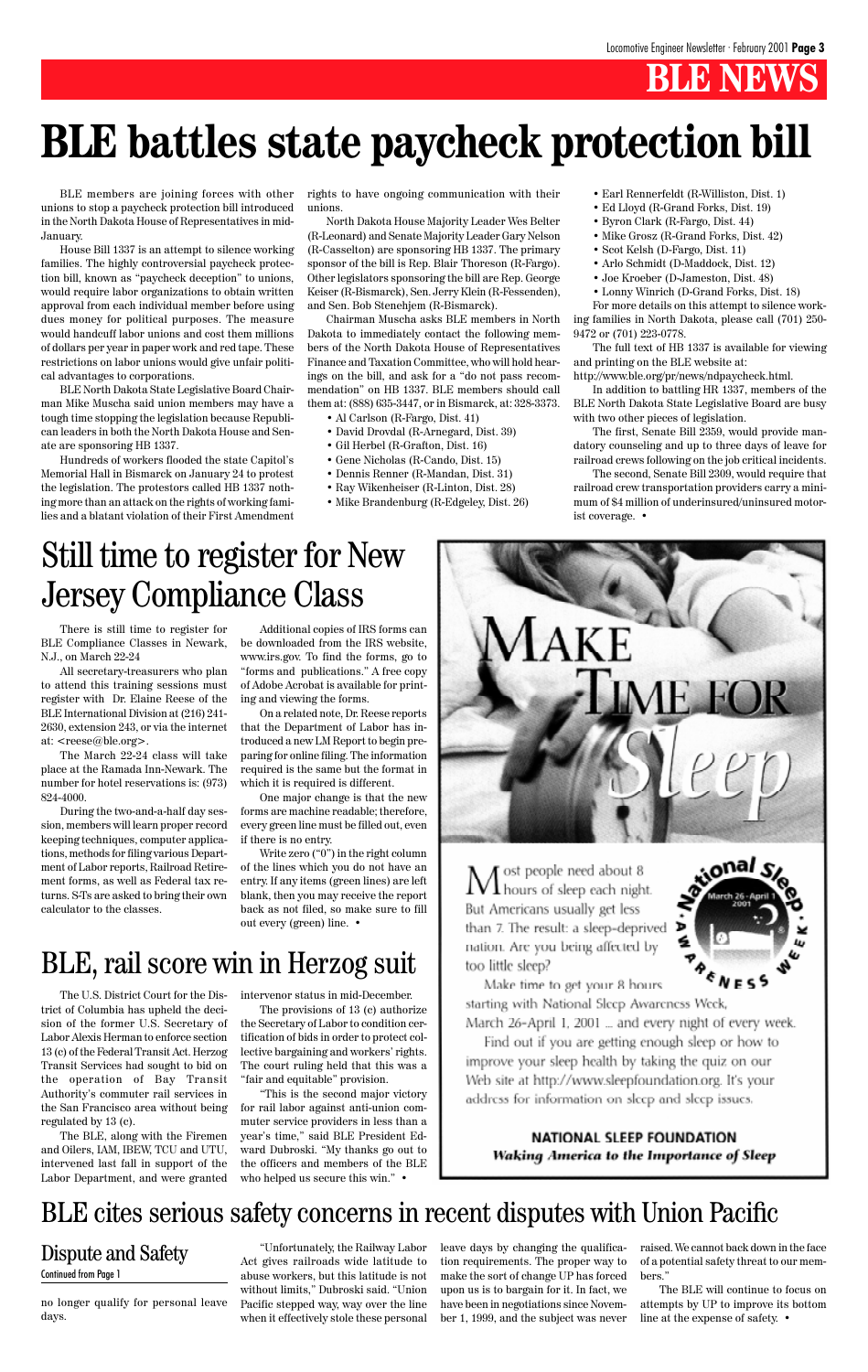## **BLE NEWS**

# **Financial aid available for 2001-02**

A Joint Craft Scholarship is now available through the Brotherhood of Locomotive Engineers to college-bound children of all railroad operating crafts.

"To my knowledge this is the only scholarship program that covers all

## SWCM scholarships SMA scholarships EUMA scholarships

## • Joint Craft Scholarship deadline April 1

craft lines and is available on any railroad," BLE Burlington Northern-Santa Fe General Chairman John D. Mullen said.

The scholarships are available to children of employees working on any railroad represented by any railroad union currently covered under the Federal Employers' Liability Act. It provides financial aid to children of active, retired, or deceased railroad employees who would be unable to attend college without financial assistance.

Established in 1995 by Brother Mullen and other dedicated BLE mem-

bers, the Joint Craft Scholarship Program has since offered dozens of awards.

Intended to provide financial assistance to children who otherwise wouldn't be able to attend college, the scholarship offers several awards ranging from \$500 to \$1,000.

"There are no stipulations if you are already attending college or are just starting out," Mullen said. "The Committee focuses more on the applicant's financial need rather than his or her academic performance."

Completed applications must be

received by April 1. Applications will be reviewed and award winners determined by the Railroad Crafts Scholarship Foundation's Board of Directors at their annual meeting held in May of each year.

For an application packet, please write or call:

**Brotherhood of Locomotive Engineers General Committee of Adjustment BNSF/Santa Fe Committee 611 N. Broadway Joshua, TX 76058 Phone: (817) 426-9003**

The Southwestern Convention Meeting awards approximately two dozen scholarships annually, according to SWCM Scholarship Committee Treasurer Leo Srubas.

Applicants must be the child of an active, retired or deceased BLE member whose division belongs to the Southwestern Convention Meeting. Applicants must be accepted for admission to an accredited college, university or institution of higher learning. Completed applications must be received by the SWCM treasurer no later than the opening date of each annual SWCM convention.

For further details or an application, write:

**Leo Srubas SWCM Scholarship Chairman 5005 Georgia Kansas City, KS 66104**

The Southeastern Meeting Association Scholarship Committee annually awards the Geiger-Brendle Scholarships to children of active or retired BLErs whose divisions participate in SMA.

Check with your division secretary-treasurer to ensure your division participates. The SMA includes divisions located in states east of the Mississippi River, and south of the Ohio River and the Mason-Dixon Line.

The SMA scholarship application deadline varies from year to year. Winners are usually selected at the SMA's annual business meeting held during the convention, which will be June 24-28, 2001. For an application, write:

> **Ronald L. Perkins SMA Sec./Treas. 505 Chautauqua Avenue Portsmouth, VA 23707**

The Eastern Union Meeting Association provides several \$1,000 scholarships each year based on academic excellence and financial need.

To be eligible, the applicant must be the child of a BLE member (living or deceased) of a division currently participating in the EUMA. Applicants must provide a copy of their SAT scores, their college admission papers, and a copy of their last marking period or grades for the last semester completed. Incomplete applications won't be accepted.

The deadline varies from year to year. To obtain a scholarship application, contact your local EUMA division officer or write:

> **Gary Brink 12 Kellogg Ave. Port Jervis, NY 12771**

The Brotherhood's Relief and Compensation Fund sponsors the Luther G. Smith Scholarship Program. Applications are available only to the children, stepchildren and adopted children, age 27 and younger, of active BR&CF members who are in "Good and Regular Standing," as defined by the BR&CF Constitution.

Financial aid is provided to winners of the Luther G. Smith Scholarships for so long as they maintain continuous post-secondary education at an academic level of not less than 3.0 (4.0 scale), or the equivalent, until they achieve the degree level sought at the time of the initial

• BLE Division 269 (Jamaica, Long Island, N.Y.) offers two \$500 scholarships to its members whose children are already enrolled in college. Participation is limited to members of Division 269 only.

Winners are picked at random in a raffle held each December at the division's Christmas party. For more details, watch your Division 269 newsletter or contact Division 269 Local Chairman Bob Evers at (516) 932-7130.

• Two \$500 scholarships are available to children of members in BLE Division 57 (Boston, Mass.).

"These scholarships will be awarded to high school seniors who are going on to higher education, and will

## • BLE Divisions offer assistance

be awarded based on their scores on a labor history exam, administered by the Massachusetts AFL-CIO," said Div. 57 Secretary- Treasurer W.H. Nutter.

By taking the exam, students also become eligible for eight more scholarships through the Massachusetts AFL-CIO. This scholarship competition is open to all children of BLE members living in Massachusetts. For details, contact Brother Nutter at: 83 Main St., Northfield, MA 01360-1015, or e-mail whnutter@yahoo.com.

• BLE Division 11 (New York, N.Y.) awards a scholarship annually to a child of any active member of its division in the amount of \$500. The deadline for application is the Division's August meeting.

For details, contact Division 11 Secretary-Treasurer J.J. Raia, at 20 East Drive, Edison, N.J. 08820, (732) 396- 9076, or e-mail jjob80@ix.netcom.com.

The Grand International Auxiliary to the BLE offers \$1,000 scholarships annually to help the children of BLE members realize their goals in life. Last year the GIA awarded five such scholarships to college-bound students.

However, there are two very strict

## • Applications due April 1 for GIA, GIA-IWC

guidelines that must be met in order to be eligible.

First, the applicant must be a son or daughter of both a GIA and BLE member (living or deceased), with each being a member for at least two years.

Second, the applicant must be enrolled or accepted for enrollment in an accredited university, college, or school of higher learning.

The GIA also offers a joint scholarship program for children of members participating in the International Western Convention. This covers Divisions and Auxiliaries in the following states and provinces: Arizona, California, Colorado, Idaho, Montana, Nevada, New Mexico, Oregon, Utah, Washington, Wyoming, Alberta, British Columbia, Manitoba, Saskatchewan, and portions of northern Ontario (such as Thunder Bay and Sioux Lookout). Applicants for the GIA-IWC scholarship must have a parent participating in the IWC.

In order to continue to be eligible for the GIA-IWC scholarship beyond the first quarter and/or semester, the recipient must maintain satisfactory academic status. If the applicant is a graduate student or returning to school as a sophomore, junior or senior, he or she must have a 3.0 grade point average or better to be considered. Finally, the applicant must have been accepted to an accredited school.

Deadline for the GIA as well as the GIA-IWC joint scholarships is usually April 1 of each year.

Applications are available through your local GIA auxiliary or BLE division. Members-at-large may obtain applications by writing:

> **Betty Clary GIA Grand Secretary P.O. Box 361 Manchester, GA 31816**

scholarship award. Aid is provided to awardees for the period in which they would normally be expected to complete their degree, not to exceed four years.

The deadline for receipt of applications and the required documentation is March 1, 2001.

If you have any questions, please contact Norann Kauffman of the BR&CF at (800) 233-7080. For more detials, you can visit the BR&CF website at www.brcf.org, or write:

> **Brotherhood's Relief & Compensation Fund 2150 Lingelstown Road Harrisburg, PA 17110**

## Assistance available from BRCF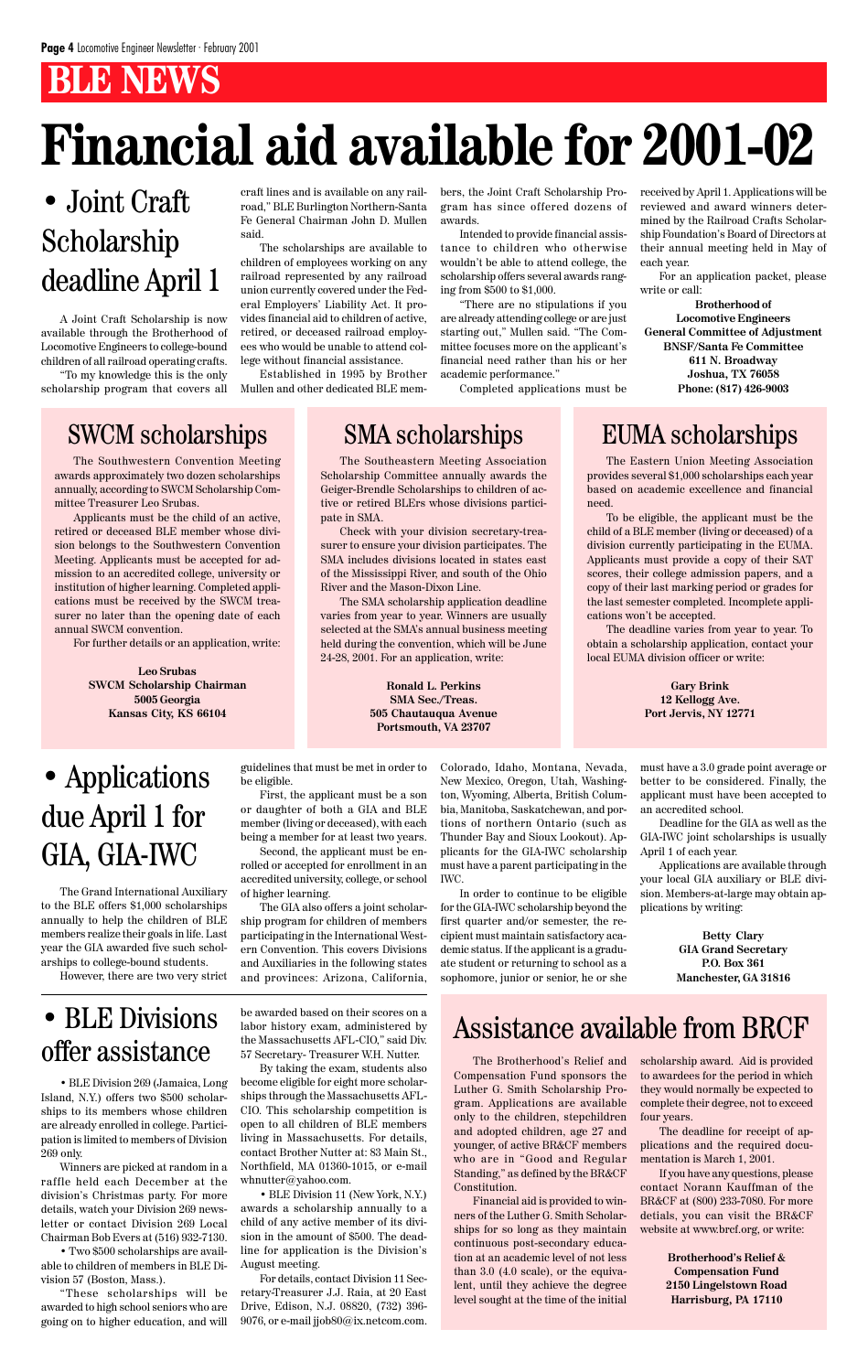## **BLE NEWS**

Burlington Northern Santa Fe reported fourth quarter 2000 earnings which were 6 percent lower than fourth quarter 1999 earnings.

Revenues of \$2.34 billion for the 2000 fourth quarter were \$51 million lower than the prior-year period.

Operating expenses of \$1.80 billion were \$8 million higher than the 1999 fourth quarter. Fuel expense was \$75 million higher than 1999, despite a 3 percent decrease in consumption.

The average cost of diesel fuel per gallon, excluding hedge effects, increased 34 cents to \$1.06. Overall expenses, excluding fuel, were down by \$67 million, or 4 percent primarily a result of lower environmental and incentive compensation expenses.

Operating income was \$544 million for the fourth quarter 2000 compared with \$603 million a year ago. The operating ratio increased to 76.5 percent for the fourth quarter 2000 compared with 74.5 percent in 1999. •



Canadian National Railway's fourth-quarter income rose 11% to 237 million Canadian dollars (US\$155 million) from C\$213 million (US\$140 million) on a larger number of shares, in the comparable 1999 period.

Revenue and carload volume in the final quarter of 2000 were relatively flat at US\$920 million and 949,000, respectively, as the North American economy slowed noticeably. The railroad managed to reduce expenses in the period by 3% to US\$630 million, offsetting a significant increase in fuel prices.

Operating income in the fourth quarter rose 8% to US\$290 million, and the ratio of operating expenses to revenue, a key measurement of railroad operating efficiency, improved by 2.4 points to 68.3%, the lowest of any major railroad in North America.

For the full year, operating income increased 12% to US\$1.1 billion, and the operating ratio improved 2.4 points to 69.6%. •

> Canadian Pacific Railway's fourthquarter earnings jumped to US\$170 million from US\$80 million a year earlier. The railroad earned US\$353 million in 2000, compared with US\$242 million in 1999.

Overall, the railway's parent company Canadian Pacific Ltd. earned a record 1.8 billion Canadian dollars (US\$1.2 billion) for the full-year 2000, more than doubling the US\$388 it earned in 1999 .

CPR had its fifth consecutive year of record operating income, aided by cost reductions and increased revenue. Freight revenue was up 4%, with all commodity groups showing gains, while operating expenses increased just 3% despite an increase in volume and sharply higher fuel prices. The ratio of operating expenses to revenue, a key indicator of railroad operating efficiency, improved 1.3 points to 76.9% from 78.2% a year earlier.

Railroad operating income slipped in the fourth quarter to US\$155 million, down US\$14 million, or 8%, largely as a result of a Canadian government-imposed cap on grain revenue and lower coal rates.

Revenue in the quarter declined by US\$11 million, or 2%, and operating expenses declined by US\$7 million, or 2%. The operating ratio in the quarter was 74.9% compared with 73.6% in the 1999 fourth quarter. •



"In 2000, our unparalleled rail franchise and our well-balanced commodity mix allowed us to successfully meet the needs of our customers and produce solid financial results," said UP Chairman and CEO Dick Davidson. •

Kansas City Southern Industries, Inc. reported fourth quarter 2000 income from continuing operations of \$3.6 million, a stark improvement when compared to a loss of \$7.2 million in the fourth quarter of 1999.

This \$10.8 million improvement resulted primarily from an increase in U.S. operating income of \$6.8 million, a \$6.1 million increase in equity earnings related to Grupo

Transportacion Ferroviaria Mexicana, S.A. de C.V., and a decrease in interest expense of \$2.5 million, somewhat offset by a decline in income tax benefits. KCSI's consolidated fourth-quarter 2000 revenue decline of \$16.9 million (11.1%) was more than offset by a \$23.7 million reduction in operating expenses, resulting in improved operating income. Fourth quarter 1999 included \$12.8 million of non-recurring unusual costs and expenses.

For the year ended Dec. 31, 2000, income from continuing operations, before extraordinary items, increased \$15.2 million (149%) to \$25.4 million, or 43 cents per diluted share, from \$10.2 million, or 17 cents per diluted share, for the year ended Dec. 31, 1999. •



Norfolk Southern **SOUTHERN** Corp. reported that its fourth-

quarter net income plummeted 84%, citing the impact of a slowing economy, higher fuel prices and a one-time charge against the company's bottom line.

The railroad announced sweeping cost-cutting moves on January 23, and said net income fell to \$5 million in the fourth quarter, down from \$31 million a year earlier. The latest results include a charge of \$39 million from voluntary early retirement and separation programs. Excluding the charge, fourth-quarter earnings were \$44 million.

The company said fourth-quarter revenue, which rose to \$1.52 billion from \$1.49 billion, was not as strong as expected. While general-merchandise revenue increased 2% in the quarter from a year earlier, coal revenue fell 6% due to weak volume.

NS also said that it plans to cut 1,000 to 2,000 employees, retire 12,000 freight cars, close as many as 10 facilities, shed 3,000 to 4,000 miles of rail routes and redesign its train network (see page 7 for related article). •

Union Pacific Corp. reported fourth-quarter net income of \$229 million, down from \$242 million a year earlier. The 2000 figure excluded an after-tax charge of \$72 million for costs related to work force reduction.

Operating income in the quarter, excluding the Overnite Transportation trucking subsidiary, declined to \$438 million, excluding

the work-force-reduction charge, from \$499 million a year earlier. Overnite's fourth-quarter operating income surged to \$16 million, after a \$13 million operating loss a year earlier. Revenue at Overnite rose 6% to \$274 million from \$259 million.

Union Pacific Railroad's commodity revenue increased 2% in the quarter to \$2.6 billion. Intermodal revenue rose 9%, while automotive and energy shipments increased by 7%.

For the year, UP reported net income of \$842 million, up from \$810 million a year earlier. Income from continuing operations jumped 17% in the year to \$914 million from \$783 million.

## Burlington Northern-Santa Fe Canadian National Railway



## CSX Transportation Canadian Pacific Railway



## Union Pacific Corp.



CSX Corp. earned \$54 million, or 26 cents a share in the quarter. The results were an improvement from the yearearlier quarter, when it earned \$44 million, or 20 cents a share, excluding onetime items in that period.

The company did not follow the path of eastern competitor Norfolk Southern Corp. and Union Pacific Corp., which announced staff cuts in response to declining freight levels. Nor did CSX give any specific earnings forecasts for the current quarter or year.

The company's revenue fell 22% in the quarter to \$2.0 billion from \$2.6 billion. But almost all of that is due to the loss of revenue from Sea-Land, which was included in the year-earlier results. Rail revenue stayed essentially flat at \$1.8 billion in both the most recent quarter and year-earlier result.

Fuel costs at CSX Transportation rose 49% to \$168 million. But the containment of other operating expenses at the railroad meant that its ratio of operating expenses to revenue actually improved slightly to 88.7% from 89.1%, when \$55 million in severance costs are excluded from the year-earlier results. Railroads historically shoot for an operating ratio in the 80% range.

The company's results in the fourth quarter of 1999 were hurt by service problems at the railroad due to the integration of half of Conrail into its system earlier in the year, along with damage to track from Hurricane Floyd in September 1999. •

## Kansas City Southern Industries Norfolk Southern Corp.



## Wisconsin Central Ltd.



Wisconsin Central Transportation Corporation (WCTC) reported net income of \$10.6 million for the fourth quarter ended Dec. 31, 2000. Excluding special items, income for fourth quarter 2000 would have been \$13.4 million compared to \$18.3 million for the year-ago quarter.

Excluding special items, the Company's North American

operating income for fourth quarter 2000 was \$24.3 million compared to \$25.5 million in the year- ago quarter.

Versus the year-ago period, fourth-quarter 2000 carloads were down 8 percent, reflecting a softer industrial-economic environment. However, North American operating revenues of \$90.9 million were down less than 1 percent from yearago revenues of \$91.4 million, reflecting a more favorable commodity mix and improved pricing.

Fourth quarter 2000 North American operating expenses before special items were \$66.6 million, a one percent increase compared to \$65.9 million for last year. Increases in fuel expense and depreciation more than offset decreases in many cost categories. Before special items, the operating ratio (operating expenses as a percentage of operating revenues), a measure of efficiency in the railroad industry, was 73.3 percent versus 72.1 percent for the 1999 quarter. •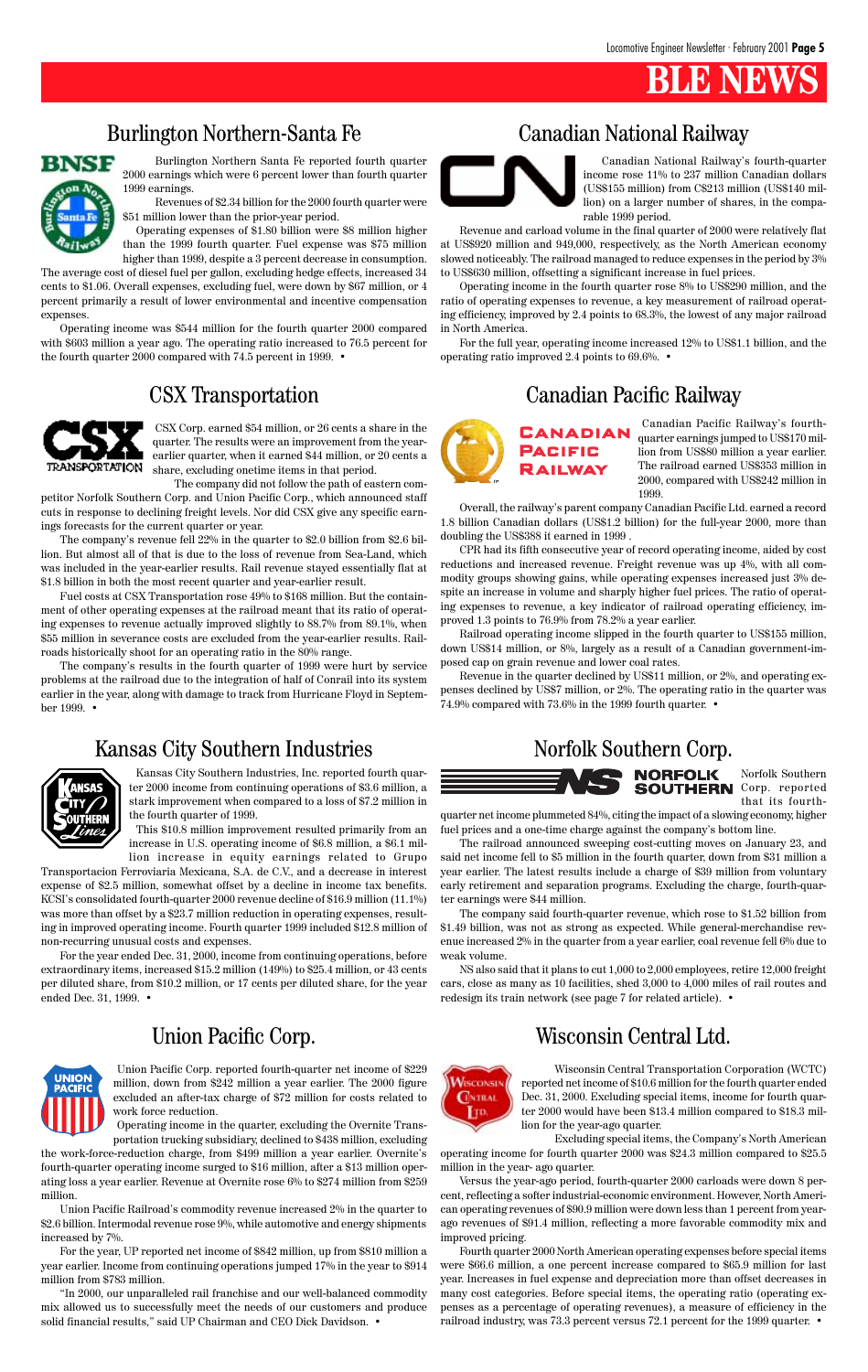## **BLE SENIOR REPORT**

The following questions and answers describe the statements issued by the Railroad Retirement Board each January for Federal income tax purposes. Railroad retirement beneficia-

ries needing information about these statements, or tax withholding from their benefits, should contact the nearest office of the Railroad Retirement Board. For further Federal income tax information, railroad retirement beneficiaries should contact the nearest office of the Internal Revenue Service.

#### **1. How are the annuities paid under the Railroad Retirement Act treated under the Federal income tax laws?**

In most cases, part of a railroad retirement annuity is treated like a social security benefit for income tax purposes, while other parts of the annuity are treated like private and public service pensions for tax purposes. Consequently, most annuitants are sent two tax statements from the Railroad Retirement Board each January, even though they receive only a single annuity payment each month.

#### **2. Which railroad retirement benefits are treated as social security benefits for Federal income tax purposes?**

The part of a railroad retirement annuity equivalent to a social security benefit based on comparable earnings is treated for Federal income tax purposes the same way as a social security benefit. The amount of these benefits that may be subject to Federal income tax, if any, depends on the beneficiary's income.

If adjusted gross income plus nontaxable interest income and half of the social security equivalent benefit payments exceed:

• \$25,000 for an individual, \$32,000 for a married couple filing jointly, and zero for a married individual who files separately but lived with his or her spouse any part of the year, up to 50 percent of these railroad retirement benefit payments may be considered taxable income; • \$34,000 for an individual, \$44,000 for a married couple filing jointly, and zero for a married individual who files separately but lived with his or her spouse any part of the year, up to 85 percent of these benefits may be taxable.

**3. Which railroad retirement benefits are treated like private and public service pensions for Federal income tax purposes?**

Railroad retirement annuity payments exceeding social security equivalent payments, plus any vested dual benefits and supplemental annuities, are all treated like private and public service pensions for Federal income tax purposes.

In some cases, primarily those in

which early retirement benefits are payable to retired employees and spouses between ages 60 and 62, and some occupational disability benefits, the entire annuity may be treated like a private or public pension. This is because social security benefits based on age and service are not

payable before age 62 and social security disability benefit entitlement requires total disability.

For annuities beginning after July 1, 1986, railroad retirement payments exceeding social security equivalent levels are generally taxable under the Internal Revenue Code General Rule or Simplified General Rule. For income tax purposes under these rules, contributory payments are subject to income tax immediately upon retirement, but are prorated to yield a tax-free amount based on an employee's previouslytaxed pension contributions.

For railroad retirement annuitants, employee contributions (referred to by the IRS as an employee's investment in the contract (cost)) are considered to be the amount of railroad retirement payroll taxes paid by the employee over and above comparable social security payroll tax rates. Employee contributions are not a payment or income received during the tax year.

However, vested dual benefit payments and railroad retirement supplemental annuities are considered noncontributory and fully taxable. In addition, spouse annuity payments exceeding social security equivalent payments do not include a tax-free amount; these benefits are also fully taxable.

Additional information about the tax treatment of railroad retirement benefits over and above social security equivalent benefits can be found in IRS Publication 575, Pension and Annuity Income, and Publication 939, General Rule for Pensions and Annuities. If the employee died during the tax year, survivors should also refer to these publications because a death benefit exclusion may apply.

**4. What information is shown on the railroad retirement tax statements sent to annuitants in January?**

One statement, the blue and white Form RRB-1099 (or black and white Form RRB-1042S for nonresident aliens), shows the amount of any social security equivalent or special minimum guaranty payments made during the tax year, the amount of any such benefits that an annuitant may have repaid to the Board during the tax year,

and the net amount of these payments after subtracting the repaid amount. The amount of any offset for workers' compensation and the amount of Federal income tax withheld from these payments are also shown.

The other statement, the green and white Form RRB-1099-R (for both U.S. citizens and nonresident aliens), shows the total amount of contributory railroad retirement benefits over and above social security equivalent benefits, plus any noncontributory vested dual benefits and/or supplemental annuities paid to the annuitant during the tax year, as well as the amount of an employee's railroad retirement payroll tax contributions. Also shown is the amount of Federal income tax withheld from these payments. In addition, the statement reflects the amount of any benefits that an annuitant may have repaid to the Board during the tax year. However, this amount has not been subtracted from the gross amounts shown because its treatment depends on the years to which the repayment applies and its taxability in those years. To determine the year or years to which the repayment applies, annuitants should contact the Board.

The total Part B Medicare premiums deducted from the railroad retirement annuity may also be shown on either Form RRB-1099 (Form RRB-1042S for nonresident aliens) or Form RRB-1099- R.

Copy B and/or Copy 2 of Form RRB-1099-R needs to be submitted with a tax return. Annuitants should retain copy C of all statements for their records, especially if they may be required to verify their income in connection with other Government programs.

#### **5. Does Form RRB-1099-R show the taxable amount of any contributory railroad retirement benefits or just the total amount of such benefits paid during the tax year?**

Since 1993, only the total amounts of contributory railroad retirement benefits paid over and above social security equivalent benefits are shown. Taxfree amounts are no longer subtracted.

Annuitants may continue to use the

tax-free amounts previously calculated by the Railroad Retirement Board under the General Rule method if they wish to do so. However, use of this Board-computed tax-free amount precludes using alternate tax treatments, such as the Simplified General Rule, that may be more advantageous in some cases.

Annuitants wishing to consider alternate tax treatments should refer to the IRS-1040-1 package issued each year and/or IRS Publication 575, Pension and Annuity Income. Annuitants preferring to compute the tax-free amount themselves under the General Rule method, or to verify the Board's figures, should refer to IRS publication 939, General Rule for Pensions and Annuities.

**6. What other information is included with the railroad retirement benefit statements?**

Included with the statements are detailed explanations of all the items on the statements and the toll-free telephone number of the Internal Revenue Service.

#### **7. What if a person receives social security as well as railroad retirement benefits?**

Railroad retirement annuitants who also received social security benefits during the tax year receive a Form SSA-1099 (or Form SSA-1042S if they are nonresident aliens) from the Social Security Administration. They should add the net social security equivalent or special guaranty amount shown on Form RRB-1099 (or Form RRB-1042S) to the net social security income amount shown on Form SSA-1099 (or Form SSA-1042S) to get the correct total amount of these benefits. They should then enter this total on the Social Security Benefits Worksheet in the instructions for Form 1040 or 1040A to determine if their social security and railroad retirement social security equivalent benefits are to be considered as taxable income.

Additional information on the taxability of these benefits can be found in IRS Publication 915, Social Security and Equivalent Railroad Retirement Benefits.

**8. Are the residual lump sums, lump-sum death payments or separation allowance lump-sum amounts paid by the Railroad Retirement Board subject to Federal income tax?**

No. These amounts are not subject to Federal income tax.

#### **9. Are Federal income taxes withheld from railroad retirement annuities?**

Yes, and the amounts withheld are shown on the statements issued by the Board each year. However, an annuitant may request that Federal income taxes not be withheld, unless the annuitant is a nonresident alien or a U.S. citizen living outside the United States.



Annuitants can voluntarily choose to have Federal income tax withheld from their social security equivalent payments. To do so, they must complete IRS Form W-4V, Voluntary Withholding Certificate, and send it to the Board. They can choose withholding from their social security equivalent payments at the following rates: 7 percent, 15 percent, 28 percent, or 31 percent.

Annuitants who wish to have Federal income taxes withheld from the portions of their annuity over and above social security equivalent benefits must complete a tax withholding election on Form RRB W-4P, Withholding Certificate For Railroad Retirement Payments, and send it to the Board. An

# **Tips for filing your Federal income tax**

## Answers to commonly asked questions regarding your Railroad Retirement benefits

See Income Tax, Page 7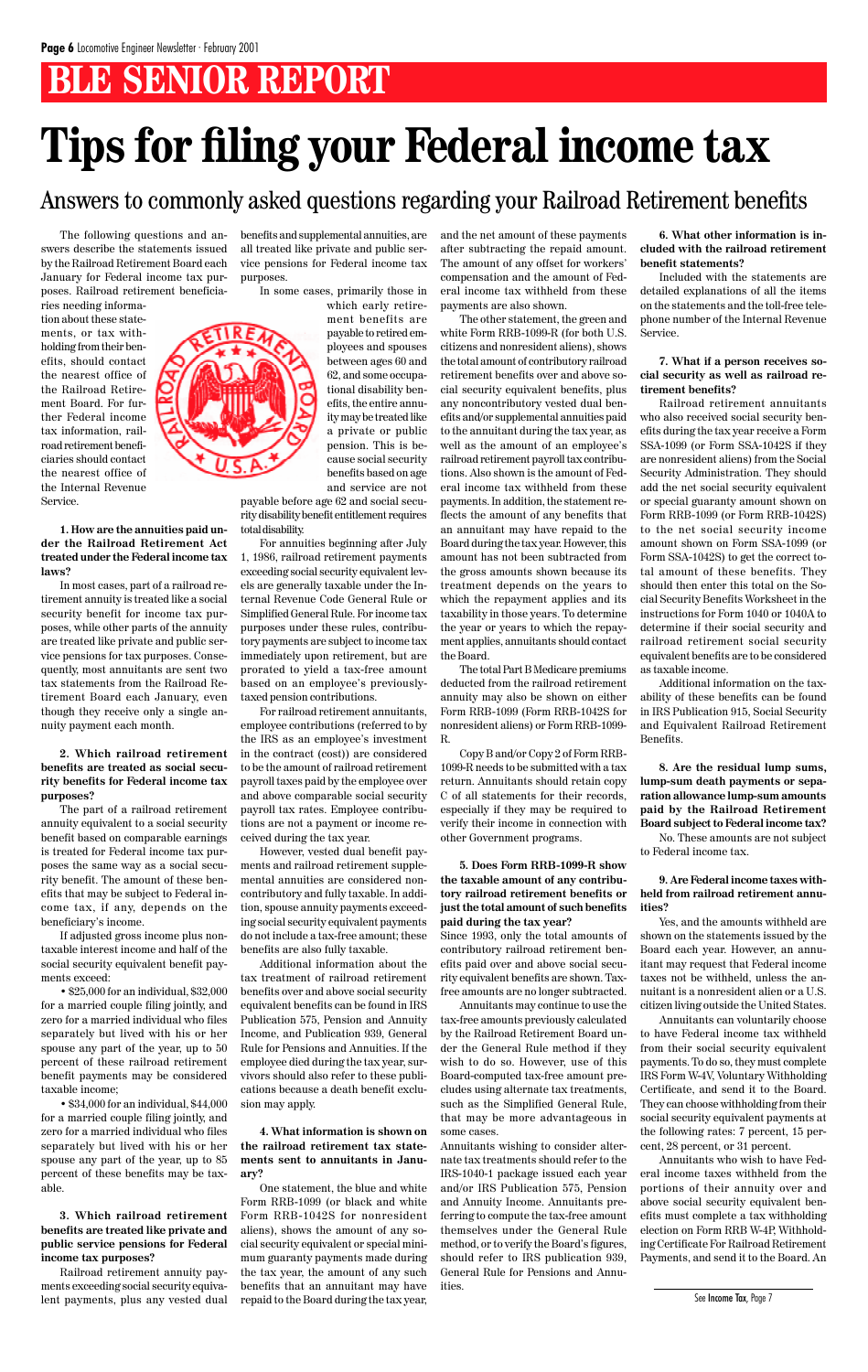## **INDUSTRY NEWS BRIEFS**

annuitant is not required to file Form RRB W-4P. If that form is not filed, the Board will withhold taxes only if the combined portions of an individual's annuity over and above social security equivalent benefits exceed \$1,266.35 in 2001. In that case, the Board withholds taxes as if the annuitant were married and claiming three allowances.

#### **10. How is tax withholding applied to the railroad retirement benefits of nonresident aliens?**

Under the Internal Revenue Code, nonresident aliens are subject to a 30 percent tax on income from sources within the United States not connected to a U.S. trade or business. The 30-percent rate applies to all annuity payments exceeding social security equivalent payments and to 85 percent of the annuity portion treated as a social security benefit. The Code also requires the Board to withhold the tax. The tax can be at a rate lower than 30 percent or can be eliminated entirely if a tax treaty between the United States and the country of residence provides such an exemption, and the nonresident alien completes and sends Form RRB-1001, Nonresident Alien Questionnaire, to the Board. Form RRB-1001 secures citizenship, residency and tax treaty claim information for nonresident beneficiaries (nonresident aliens or U.S. citizens residing outside the United States).

Form RRB-1001 is sent by the Board to nonresident aliens every three years to renew the claim for a tax treaty exemption. Failure by a nonresident alien to complete Form RRB-1001 will cause loss of the exemption until the exemption is renewed. Such renewals have no retroactivity. Also, effective January 1, 2000, a nonresident alien must include his or her United States taxpayer identifying number on Form RRB-1001. Otherwise, any tax treaty exemption claimed on the form is not valid. The majority of nonresident aliens receiving annuities from the Board are citizens of Canada, which has a tax treaty with the United States.

If a Canadian citizen claims an exemption under the tax treaty, no tax is withheld from the annuity portion equivalent to a social security benefit and a withholding rate of only 15 percent is applied to those annuity payments exceeding social security equiva-

lent payments.

Additional information concerning the taxation of nonresident aliens can be found in IRS Publication 519, U.S. Tax Guide for Aliens.

**11. Are unemployment benefits paid under the Railroad Unemployment Insurance Act subject to Federal income tax?**

All unemployment benefit payments are subject to Federal income tax. Each January the Board sends Form 1099-G to individuals, showing the total amount of railroad unemployment benefits paid during the previous year.

**12. Are sickness benefits paid by the Railroad Retirement Board subject to Federal income tax?**

Sickness benefits paid by the Board, except for sickness benefits paid for onthe-job injuries, are subject to Federal income tax under the same limitations and conditions that apply to the taxation of sick pay received by workers in other industries. Each January the Board sends Form W-2 to affected beneficiaries. This form shows the amount of sickness benefits that each beneficiary should include in his or her taxable income.

#### **13. Does the Board withhold Federal income tax from unemployment and sickness benefits?**

The Board withholds Federal income tax from unemployment and sickness benefits only if requested to do so by the beneficiary. A beneficiary can request withholding of 15 percent of his or her employment benefits by filing

Form W-4V with the Board. A beneficiary can request withholding from sickness benefits by filing Form W-4S.

**14. Are railroad retirement and railroad unemployment and sickness benefits paid by the Board subject to State income taxes?**

The Railroad Retirement and Railroad Unemployment Insurance Acts specifically exempt these benefits from State income taxes.

**15. Can a railroad employee claim a tax credit on his or her Federal income tax return if the employer withheld excess railroad retirement taxes during the year?**

If any one railroad employer withheld more than the annual maximum amount, the employee must ask that employer to refund the excess. It cannot be claimed on the employee's return.

**16. Can a railroad employee working two jobs during the year get a tax credit if excess retirement payroll taxes were withheld by the employers?**

Railroad employees who also worked for a nonrailroad social security covered employer in the same year may, under certain circumstances, receive a tax credit equivalent to any excess social security taxes withheld.

Employees who worked for two or more railroads during the year, or who had tier I taxes withheld from their Railroad Retirement Board sickness benefits in addition to their railroad earnings, may be eligible for a tax credit of any excess tier I or tier II railroad retirement taxes withheld. The amount of tier I taxes withheld from sickness benefits paid by the Board is shown on Form W-2 issued to affected beneficiaries. Employees who had tier I taxes withheld from their supplemental sickness benefits may also be eligible for a tax credit of any excess tier I tax. Such tax credits may be claimed on an employee's Federal income tax return. Employees who worked for two or more railroads, received sickness benefits or had both railroad retirement and social security taxes withheld from their earnings, should see IRS Publication 505, Tax Withholding and Estimated Tax, for information on how to figure any excess railroad retirement or social security tax withheld. •

## Income Tax

#### Continued from Page 6

NORFOLK, Va. — Norfolk Southern Corp. will eliminate 1,000 to 2,000 jobs over the next year and dispose of 12,000 surplus freight cars to help reduce costs and improve financial performance amid a slowing economy, the company announced on January 23.

The moves are part of a restructuring in response to an economic slowdown and changes in transportation markets, said David R. Goode, chairman, president and chief executive officer.

The job reduction will be in addition to the layoffs and early retirements that affected 3,500 jobs last year and reduced the number of employees to 33,000, spokesman Frank Brown said. It was unclear whether the jobs will be eliminated through cuts, early retirements or a combination of methods, he said.

The company also plans to redesign its service network with help from the railroad consulting firm MultiModal Applied Systems; sell or abandon 3,000 to 4,000 underutilized or duplicate track miles, or about 10 percent of its total track miles, over the next two years; and consolidate or dispose of up to 10 underutilized or redundant support facilities, such as yards, shops or production facilities. •

## Norfolk Southern to cut 2,000 jobs

## Two cities split maglev funding

WASHINGTON — The race to build the nation's first magnetic levitation railroad has narrowed to projects proposed for Pittsburgh and the Washington-Baltimore area.

Transportation Secretary Rodney Slater announced the awards on January 18, selecting the projects from seven competing for the money. His successor, Norm Minetta, will pick the winner to receive millions of dollars in federal support.

The futuristic maglev trains can operate at up to 240 miles per hour.

Slater said the government will split \$14 million between the two programs for environmental impact assessments and continued planning. The final winner could receive as much as \$950 million in federal aid.

The cities of Baltimore and Washington are among eight U.S. cities bidding for the 2012 Olympic Games and local officials have hoped that landing the maglev project would enhance their chances.

The second project, organized by the Port Authority of Allegheny County, Pa., proposes a 45-mile line linking Pittsburgh International Airport to Pittsburgh and its eastern suburbs.

Slater said the aim is to demonstrate the technology that can become the backbone of transportation in the nation's most densely populated regions. Maglev can become a competitor for short haul airlines and highway commuting, he said. •

WASHINGTON — The Transportation Trades Department, AFL-CIO (TTD) announced on January 16 that the International Longshoremen's Association (ILA) and the International Organization of Masters, Mates & Pilots (MM&P) have become affiliated members of the TTD.

TTD was created in 1990 to advance a comprehensive transportation labor policy agenda for the several million union workers employed in aviation, rail, transit, trucking, highway, longshore and related industries.

With the two new affiliates, TTD's membership now includes 32 AFL-CIO unions that represent transportation workers in every transportation sector.

The ILA is the largest union of maritime workers in the United States, representing some 65,000 longshoremen.

The International Organization of Masters, Mates and Pilots represents 6,800 members.

The BLE welcomes these new Brothers and Sisters into the TTD. •

## ILA, MM&P join AFL-CIO's TTD

## CN plans \$1.2 billion purchase of Wisconsin Central

MONTREAL — Unsuccessful in its attempt to merge with a big U.S. railroad, Canadian National Railway is going after a smaller one. CN said on January 30 it has reached a deal with Wisconsin Central Transportation Corp. to ac-

quire the railway for US\$1.2 billion.

Last year, U.S. regulatory authorities rejected CN's plan to merge with the giant Burlington Northern-Santa Fe Railway and announced a moratorium on such major transport combinations.

CN said its board and that of Wisconsin Central have endorsed a merger in which CN would pay \$17.15 US for each WC share. The takeover cost includes US\$400 million in WC debt.

Under a 1998 agreement, WC already hauls CN freight between Superior and Chicago.

The transaction is expected to add modestly to CN's earnings in the first year after approval and increasingly thereafter.

CN Chief Executive Paul Tellier called the WC merger "a simple, straight forward, procompetitive, end-to-end combination. Not a single 'two-toone' point will arise in the U.S. as a result of the merger, and there will be no other significant adverse impacts on competition.

WC has 2,850 miles of track and trackage rights in Wisconsin, Illinois, Minnesota, Michigan's Upper Peninsula and Ontario. •